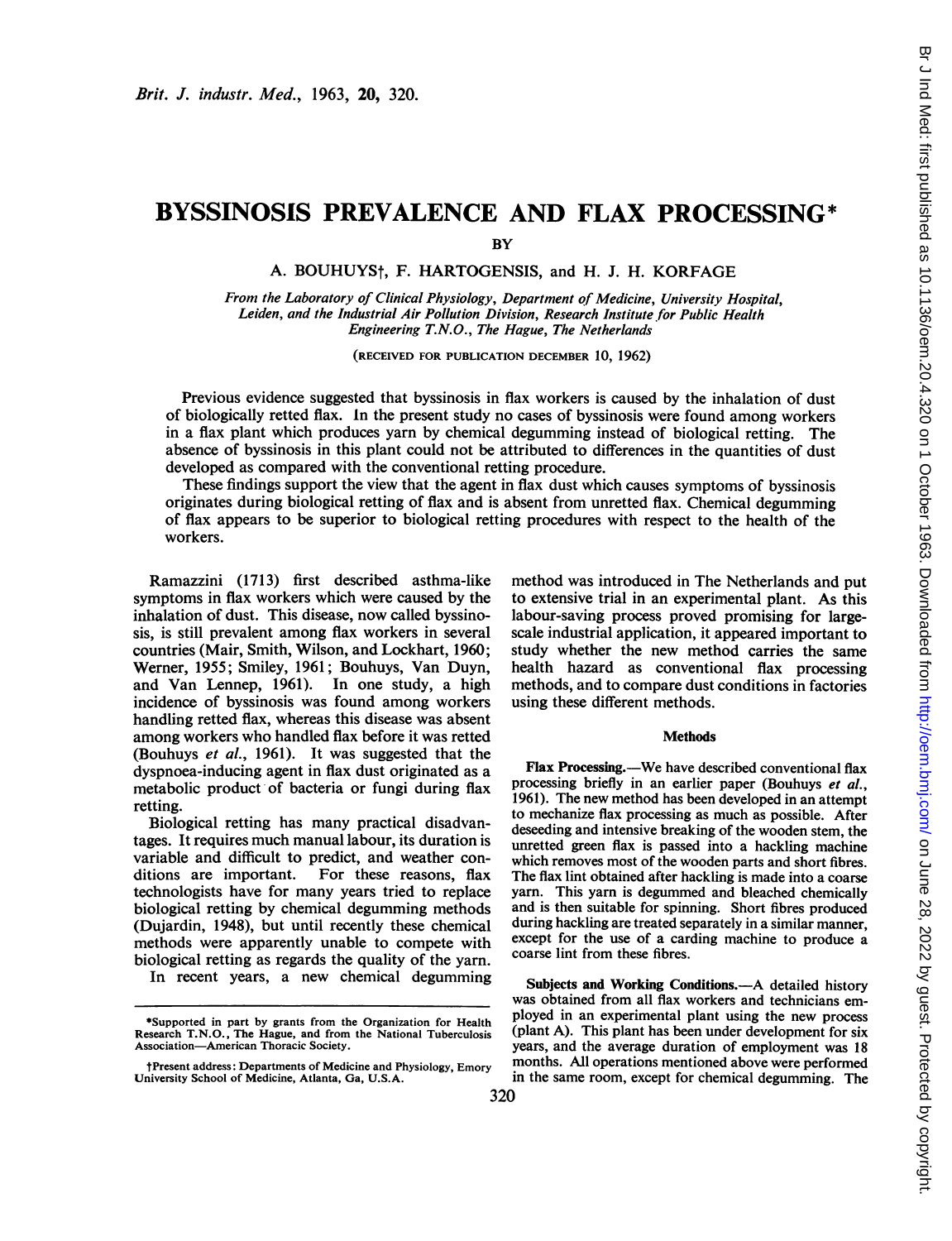physiological measurements to be described were made only on workers employed in this room.

The dust produced during breaking, hackling, and short fibre processing was partially removed by an overhead exhaust system providing suction in various locations near the machines.

Dust Sampling Methods.--In plant A, dust was sampled in four locations, *i.e.* at both ends of the breaking machine, near the end of the hackling machine, and near the fibre carding machine. In each location, the total amount of dust, in mg./m3. air, was measured by drawing air at a known constant air flow rate through filter papers which were weighed before and after dust sampling. Four samples were collected on one day throughout the work shift in each location. Collection periods varied from 40 to 100 minutes. In the same locations, dust was collected with thermal precipitators at different times during the same day. The number of small particles and the distribution of particle sizes were determined from the thermal precipitator samples by examining these in a dark field (magnification  $500 \times$ ). The same methods were used to study dust conditions in the conventional flax mill (plant B) for which results of medical investigations have been reported (Bouhuys *et al.*, 1961). Sampling locations in this mill were at both ends of a turbine scutcher, near a hackling machine, and in a flax dressing room.

Physiological Methods.-The volume expired during the first  $0.75$  second of a forced expiration after a maximal inspiration  $(F.E.V.0.75)$  was measured before and at the end of work on a Monday and Wednesday in 27 workers. In all except one of these workers total white cell and differential white cell counts were made from capillary blood. The methods used for  $F.E.V.0.75$  and white cell counts were those described in the previous paper.

### **Results**

Incidence of Byssinosis and Other Respiratory Symptoms.—None of the workers in plant A had a

TABLE <sup>1</sup>

| HISTORIES OF FLAX WORKERS IN TWO<br>DIFFERENT PLANTS                                                                                                |                                                                          |                                                                                                |  |  |  |  |  |  |
|-----------------------------------------------------------------------------------------------------------------------------------------------------|--------------------------------------------------------------------------|------------------------------------------------------------------------------------------------|--|--|--|--|--|--|
|                                                                                                                                                     | Chemical<br>Retting                                                      | <b>Biological</b><br>Retting                                                                   |  |  |  |  |  |  |
| Plant<br>No. of workers<br>No. with byssinosis<br>Age $(yr.)$<br>Smoking $(g. /wk)$<br>Chronic cough<br>Asthma etc. <sup>†</sup> among<br>relatives | 41<br>0<br>29.8 (18-47)<br>80.9 (0-240)<br>$(9.8\%)$<br>$(34.1\%)$<br>14 | R۰<br>24<br>16<br>(67%)<br>$39.8(16 - 68)$<br>$70.3(0 - 220)$<br>$(20.8\%)$<br>$(33.3\%)$<br>8 |  |  |  |  |  |  |

\*Data for plant B refer to workers handling retted flax (Bouhuys et al., 1961).

tlncludes histories of other allergies and of chronic bronchitis.

typical history of byssinosis (Table 1). Two workers had sometimes been slightly dyspnoeic for a few hours on Mondays, but this had occurred only<br>occasionally. Four others mentioned dyspnoea Four others mentioned dyspnoea during work, independent of the day of the week, when they had to do dusty jobs such as cleaning machines. The workers in plant A were appreciably younger than those in plant B, which may account for the lower incidence of chronic cough in plant A. The incidence of asthma, chronic bronchitis, and other allergies among relatives was about the same in both groups, and the workers in plant A did not smoke less than those in plant B. Fifteen workers mentioned nasal obstruction, cough, and dryness of the mouth and throat, which might occur while doing dusty jobs on any day of the week.

Dust Conditions.-Total amounts of dust (in  $mg/m<sup>3</sup>$ . air) varied but little over the working day (Table 2); lower values occurred when the collection period included a meal break. These have been excluded in calculating average values over the day for each sampling location. In plant A total amounts of dust were higher, and the average number of particles

| <b>Sampling</b><br>Location                                            | <b>Total Amount</b><br>of Dust<br>$(mg./m^3. air)$ |                                  | No. of Small Particles ( $< 5 \mu$ )<br>per ml. air                       | <b>Size Distribution</b><br>$\frac{9}{6}$ by no. of particles) |                                    |                            |
|------------------------------------------------------------------------|----------------------------------------------------|----------------------------------|---------------------------------------------------------------------------|----------------------------------------------------------------|------------------------------------|----------------------------|
|                                                                        |                                                    | Total                            | <b>Ash Fraction</b>                                                       | $< 1.1 \mathrm{u}$                                             | $1-1 - 4.5 \mu$                    | $>$ 4.5 $\mu$              |
| Plant A<br>Breaking $(1)^*$<br>Breaking $(2)^*$<br>Hackling<br>Carding | 48.8<br>19.0<br>7.3<br>$11 - 4$                    | 1.340<br>1,130<br>980<br>775     | 1.140(85.1%)<br>955(84.5%)<br>780 (79.6 $\frac{5}{6}$ )<br>595 $(76.8\%)$ | 67.6<br>75.5<br>$78-4$<br>$73 - 8$                             | 25.5<br>26.0<br>$15-8$<br>$21 - 0$ | 6.9<br>3.5<br>5.8<br>$5-2$ |
| Plant B<br>Scutching (1)*<br>Scutching $(2)^*$<br>Hackling<br>Dressing | 2.0<br>0.5<br>$11-3$<br>9.2                        | 1.805<br>1.695<br>2.080<br>2.140 | 735(40.7%)<br>785(46.3%)<br>900 $(43.3\%)$<br>810(37.8%)                  | $95 - 6$<br>89.5                                               | 3.9<br>7.9                         | 0.5<br>2.6                 |

TABLE 2 DUST CONDITIONS IN TWO FLAX PLANTS

\*Sampling locations near breaking and scutching machines were at intake (1) and output (2) of these machines. Values in columns <sup>2</sup> to 4 are means of two to four samples taken at different times during work on the same day in each plant. Columns <sup>5</sup> to 7: measurements made on one thermal precipitator disk for each location.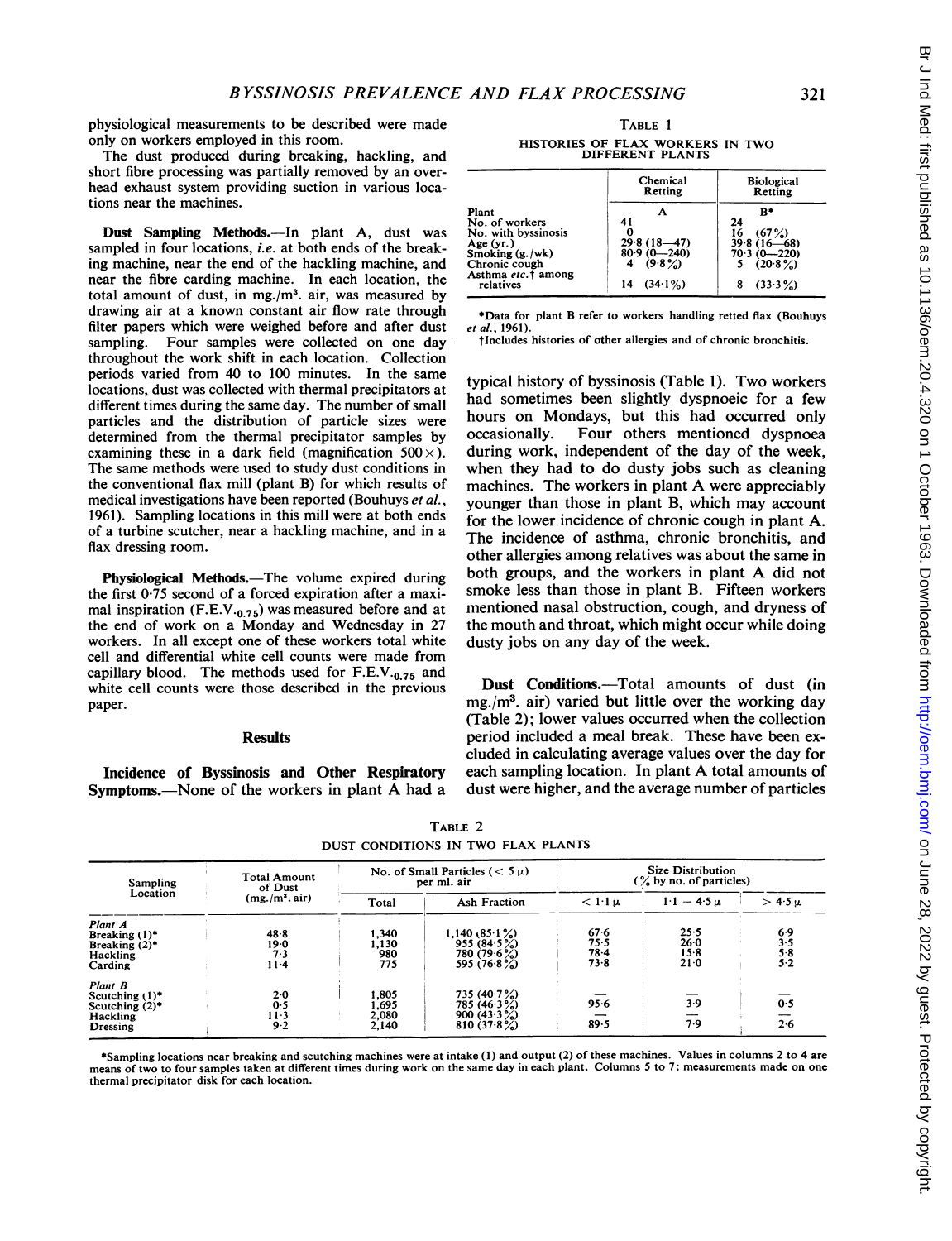|                     |                   |                      |              | Monday             | Wednesday        |               |              |                    |                  |
|---------------------|-------------------|----------------------|--------------|--------------------|------------------|---------------|--------------|--------------------|------------------|
| Work Shift<br>(hr.) | No. of<br>Workers | <b>Before</b><br>(a) | After<br>(b) | $(b)-(a)$          | Significance     | Before<br>(a) | After<br>(b) | $(b)$ – (a)        | Significance     |
| $6 - 14$<br>14-22   | 16                | 3.76<br>$3 - 23$     | 3.77<br>2.97 | $+0.01$<br>$-0.26$ | > 0.05<br>< 0.01 | 3.54<br>3.07  | 3.60<br>2.94 | $+0.06$<br>$-0.13$ | > 0.05<br>< 0.05 |

TABLE 3 CHANGES IN F.E.V.<sub>0.75</sub> ON MONDAY AND WEDNESDAY IN PLANT A

Average F.E.V. $_0.75$  (litres B.T.P.S.) before (a) and at the end of (b) work.

| TABLE 4 |  |  |  |  |  |                                                      |  |  |  |
|---------|--|--|--|--|--|------------------------------------------------------|--|--|--|
|         |  |  |  |  |  | WHITE CELL COUNTS ON MONDAY AND WEDNESDAY IN PLANT A |  |  |  |

|                       |                   | Monday          |                 |                  |                  | Wednesday      |                |                 |                  |
|-----------------------|-------------------|-----------------|-----------------|------------------|------------------|----------------|----------------|-----------------|------------------|
| Work Shift<br>(hr.)   | No. of<br>Workers | Before<br>(a)   | After<br>(b)    | $(b)-(a)$        | Significance     | Before<br>(a)  | After<br>(b)   | $(b) - (a)$     | Significance     |
| $6 - 14$<br>$14 - 22$ | 15                | 10.430<br>9,830 | 9.690<br>10,390 | $-740$<br>$+560$ | > 0.05<br>> 0.05 | 8.510<br>9.300 | 8,380<br>9.310 | $-130$<br>$+10$ | > 0.05<br>> 0.05 |

smaller than about 5  $\mu$  were lower, than in plant B. There is also a consistent difference in particle size distribution of the dust in the two plants. In plant B about  $90\%$  of the small particles is smaller than 1.1  $\mu$ ; in plant A this percentage is about 75, and the number of particles sized between 1.1 and 4.5  $\mu$  is correspondingly larger. In absolute figures, the number of particles of 1.1 to 4.5  $\mu$  is larget in plant A than in plant B. Finally, a difference in the composition of the dust is apparent from the larger ash fraction in plant A.

Changes in  $F.E.V._0.75$  during Work Days.—The significance of the difference between the F.E.V. values before and at the end of work on a Monday and a Wednesday was tested with Fisher's 't' test for paired variates (Table 3). The workers in the morning shift did not show a significant decrease on either day, whereas the group working during the afternoon and evening had a significantly lower F.E.V. at the end of work on both days.

White Cell Counts.-No significant changes in the total white cell count occurred during the working day in either group of workers (Table 4). Differential white cell counts from blood smears likewise did not show any consistent changes during the day.

## **Discussion**

A high incidence of byssinosis  $(67\%)$  was found earlier among workers regularly exposed to dust of biologically retted flax in plant B (Bouhuys et al., 1961). In these workers, the F.E.V. $_{0.75}$  decreased significantly during work on Monday but not on Wednesday. Total white cell counts in these workers increased markedly on both Monday and Wednesday. It was suggested that symptoms of byssinosis

and a decrease of  $F.E.V._{0.75}$  on Monday were caused by a bronchoconstrictor agent in the dust of dried retted flax. This substance might be a histamineliberating agent similar to the one demonstrated in cotton dust (Bouhuys and Lindell, 1961; Antweiler, 1960). It was thought that both this and the presumed leucocytosis-inducing agent in the flax dust originated as products of the metabolism of bacteria or fungi during biological retting of the flax. Recently, Nicholls (1962) has shown that flax dust contains a substance which contracts smooth muscle, including human bronchial muscle; this dust, presumably of retted flax, also possessed histamine-liberating activity.

In the present study, no typical cases of byssinosis were found among 41 workers exposed to the dust of chemically retted flax in plant A, and no leucocytosis developed in these workers during the working day. While this appears to support the conclusions mentioned above, some other factors which might explain the absence of byssinosis in plant A should be discussed.

A worker may develop byssinosis within one year after entering an industry where the disease is prevalent, and it is therefore unlikely that the relatively short exposure of the workers in plant A can explain the absence of any disease in a relatively large group of workers. Also important is the fact that eight workers had experienced symptoms of byssinosis while working in plants processing retted flax or cotton before their present employment. They had never had similar symptoms during their work in plant A, although they felt that the new process used in plant A produced at least as much dust as conventional flax processing.

This impression was to some extent confirmed by the results of dust sampling. Total amounts of dust